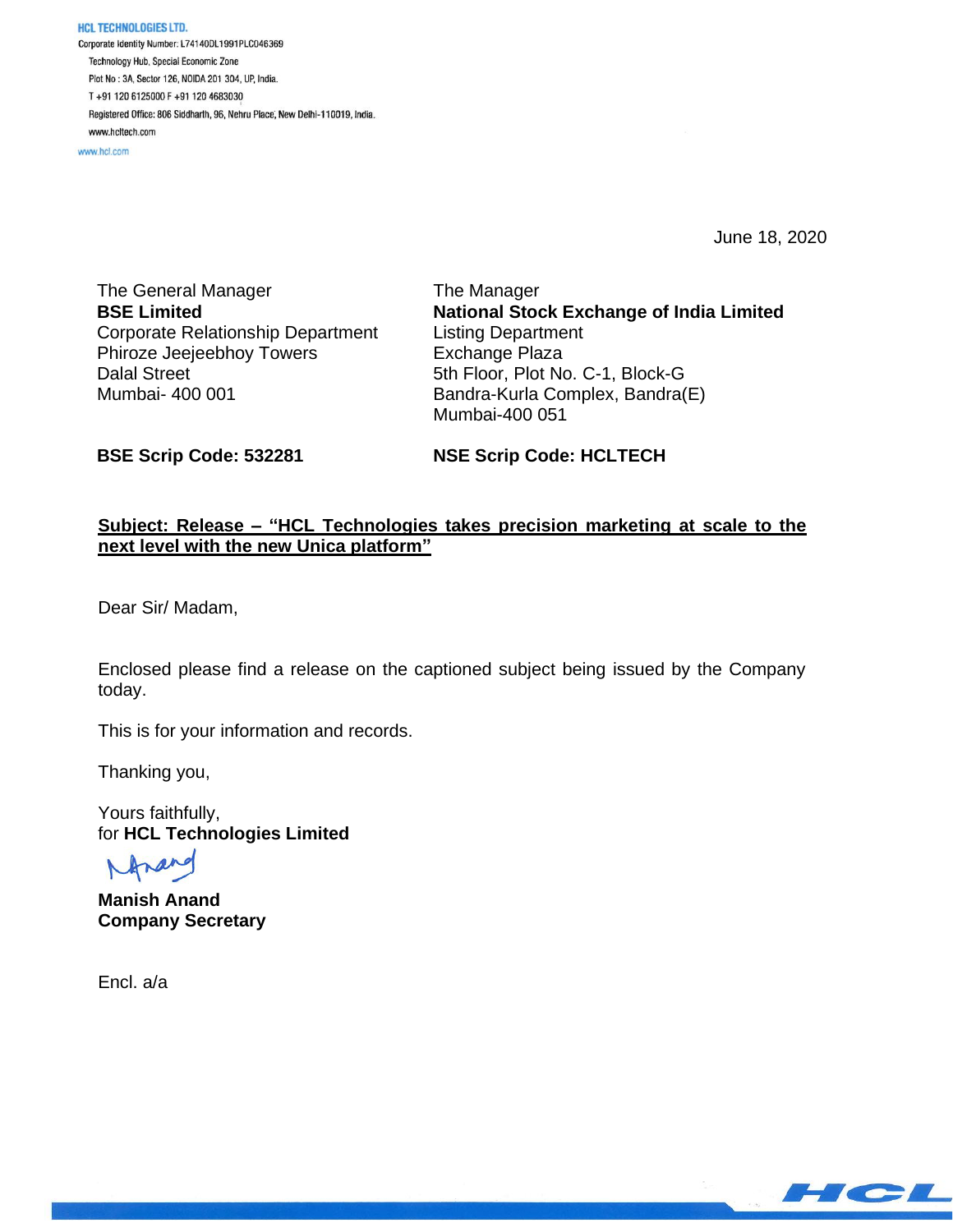

## **HCL Technologies takes precision marketing at scale to the next level with the new Unica platform**

**New York, and Noida, India- June 18, 2020 –** HCL Technologies (HCL), a leading global technology company, today announced the release of Unica V12.1. Unica takes *Precision Marketing@Scale* to the next level by effortlessly scaling to the billions of personalized interactions required by the largest organizations with the most complex data infrastructures. V12.1 is the culmination of more than two years of research, development, and investment in the Unica platform to power the next generation of customer journeys and **goal-based marketing**. Unica V12.1 will be generally available in July 2020.

HCL is releasing **three modules** to provide end-to-end, goal-based marketing capabilities:

- **Unica Journey** Set marketing goals and orchestrate customer journeys in a real-time selfservice environment.
- **Unica Deliver** Message customers on any digital channel, at scale.
- **Unica Link** Connect all touch points in a MarTech stack with point-and-click integration.

To help customers capitalize on the power of an integrated cloud-native marketing platform, HCL is introducing the *Unica Power Pack*, which lets customers get access to the entire Unica platform, using a simplified, transparent, **consumption-based pricing model**.

To help marketers accelerate time-to-value, HCL is announcing the *Unica Goal-based Marketing QuickStart* offering, whereby customers can define and start meeting their marketing goals in as little as 30 days.

"Today, marketers are charged with setting and achieving specific revenue goals, weekly or monthly. They are designing and building customer journeys in a self-service environment and monitoring their progress in real time. They are making changes to customer journeys on the fly to meet their marketing goals. Goal-based marketing with Unica V12.1 was designed specifically for today's marketer," said Darren Oberst, CVP and Head of HCL Software.

"This by far is the most exciting and significant release of Unica products we've seen over the last 10 years. With V12.1, HCL has re-imagined the product line and expanded much-needed capabilities such as Unica Journey, Unica Deliver, and Unica Link, clearly taking into account customer feedback," said Benoît Stephenson-Barriere, President & CEO of Cleargoals.

"With Unica v12.1, HCL is taking great strides to close the gaps with their enterprise competition, and in many areas improving the long term and existing strengths of the Unica platform as a whole. With Unica Deliver and Unica Journey, they are deploying the functionality that marketers expect to be embedded within the marketing automation platform. We're also excited about the simplified pricing model, which we hope will make it easier for our clients and partners to leverage a wider suite of capabilities with a reduced commercial and procurement impact," said Andrew Addison, Founder & CEO of Purple Square.

"Allant Group's MarTech Integration & Enablement Team has long relied upon the Unica platform to enable complex solutions that are easily managed, automated, and executed by marketers—without requiring the need for IT resources. In addition to expanding their own product APIs, HCL continues to grow Unica's product capabilities for integration by embracing open-source platforms, as well as cloudhosted databases and marketing solutions. Delivering on this vision will enable our clients to consolidate data and events generated by today's channel-specific marketing solutions and data platforms. Allant is tremendously excited about HCL's product roadmap and the additional value it will bring to our mutual customers," said Scott Bell, Principal, MarTech Integration & Enablement, Allant Group.

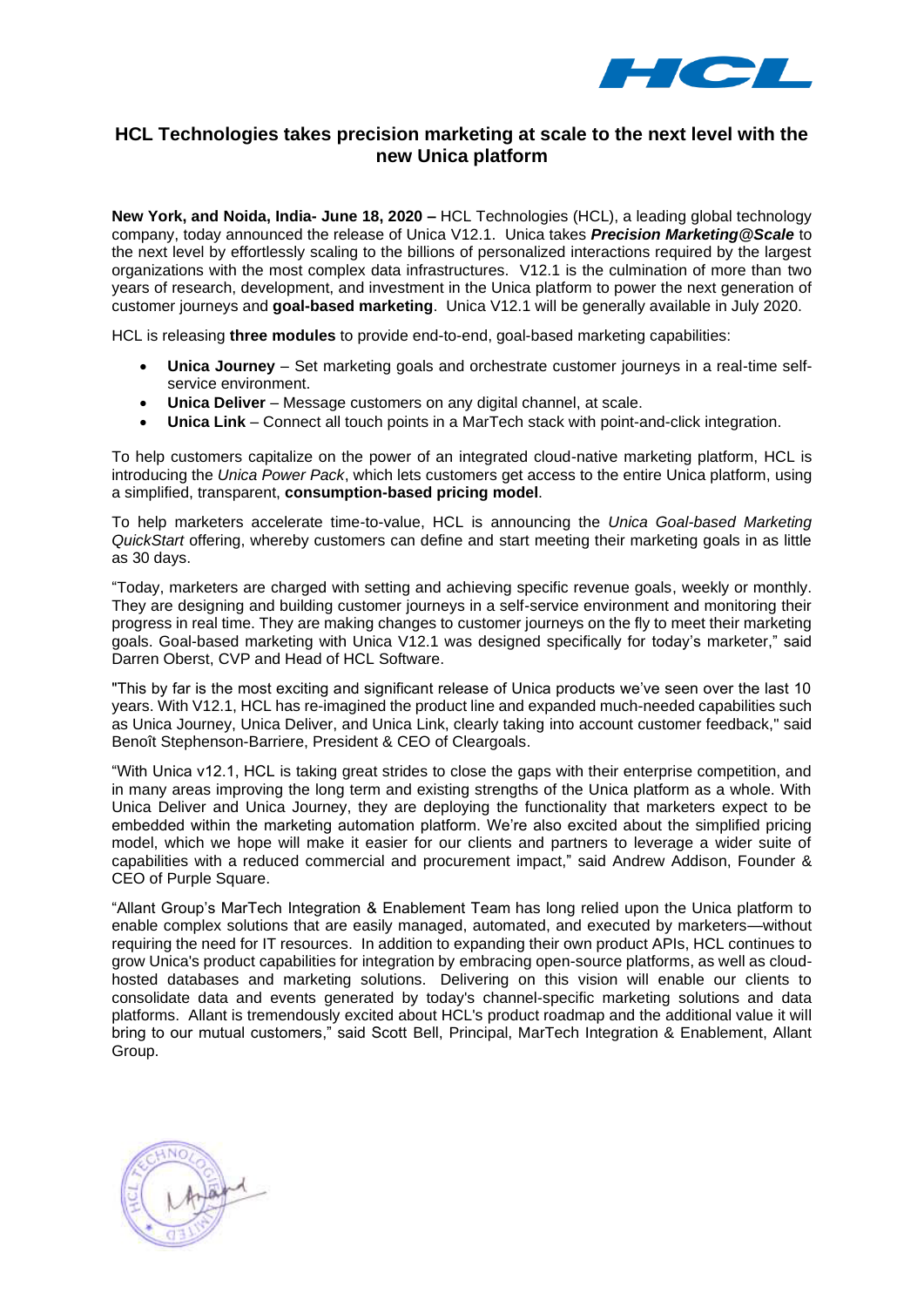

"The investment HCL Software has made in the Unica platform is impressive. In the V12.0 release earlier this year, they delivered big leaps in functionality, Open Source supported platform, cloud native readiness, and open API support. With this V12.1 release, the Unica Marketing solution becomes a platform that includes Campaign, Interact, Plan, and Optimize and three new offerings in one package with a simplified pricing model. HCL is investing in a proven marketing platform and we expect accelerated cloud release cycles to bring future functionality to market even faster," said Gerry Murray, Research Director, Marketing and Sales Technology, IDC.

For more information on Unica 12.1, please join our upcoming Launch Webinar series outlining the latest capabilities in the Unica platform on July 7th. Event registration is available [here.](http://www.unica.com/)

Visit: [www.Unica.com](http://www.unica.com/)

## **About HCL Technologies**

HCL Technologies (HCL) empowers global enterprises with technology for the next decade today. HCL's Mode 1-2-3 strategy, through its deep-domain industry expertise, customer-centricity and entrepreneurial culture of ideapreneurship™ enables businesses to transform into next-gen enterprises.

HCL offers its services and products through three business units - IT and Business Services (ITBS), Engineering and R&D Services (ERS) and Products & Platforms (P&P). ITBS enables global enterprises to transform their businesses through offerings in areas of Applications, Infrastructure, Digital Process Operations and next generational digital transformation solutions. ERS offers engineering services and solutions in all aspects of product development and platform engineering. Under P&P, HCL provides modernized software products to global clients for their technology and industry-specific requirements. Through its cutting-edge co-innovation labs, global delivery capabilities and broad global network, HCL delivers holistic services in various industry verticals, categorized under Financial Services, Manufacturing, Technology & Services, Telecom & Media, Retail & CPG, Life Sciences & Healthcare and Public Services.

As a leading global technology company, HCL takes pride in its diversity, social responsibility, sustainability and education initiatives. As of 12 months ended March 31, 2020, HCL has a consolidated revenue of US\$ 9.94 billion and its 150,423 ideapreneurs operate out of 46 countries. For more information, visit [www.hcltech.com](http://www.hcltech.com/)

## **Forward–looking Statements**

Certain statements in this release are forward-looking statements, which involve a number of risks, uncertainties, assumptions and other factors that could cause actual results to differ materially from those in such forward-looking statements. All statements, other than statements of historical fact are statements that could be deemed forward-looking statements, including but not limited to the statements containing the words 'planned', 'expects', 'believes',' strategy', 'opportunity', 'anticipates', 'hopes' or other similar words. The risks and uncertainties relating to these statements include, but are not limited to, risks and uncertainties regarding impact of pending regulatory proceedings, fluctuations in earnings, our ability to manage growth, intense competition in IT services, business process outsourcing and consulting services including those factors which may affect our cost advantage, wage increases in India, customer acceptances of our services, products and fee structures, our ability to attract and retain highly skilled professionals, our ability to integrate acquired assets in a cost-effective and timely manner, time and cost overruns on fixed-price, fixed-timeframe contracts, customer concentration, restrictions on immigration, our ability to manage our international operations, reduced demand for technology in our key focus areas, disruptions in telecommunication networks, our ability to successfully complete and integrate potential acquisitions, the success of our brand development efforts, liability for damages on our service contracts, the success of the companies /entities in which we have made strategic investments, withdrawal of governmental fiscal incentives, political instability, legal restrictions on raising capital or acquiring companies outside India, and unauthorized use of our intellectual property, other risks, uncertainties and general economic conditions affecting our industry. There can be no assurance that the forward-looking statements made herein will prove to be accurate, and issuance of